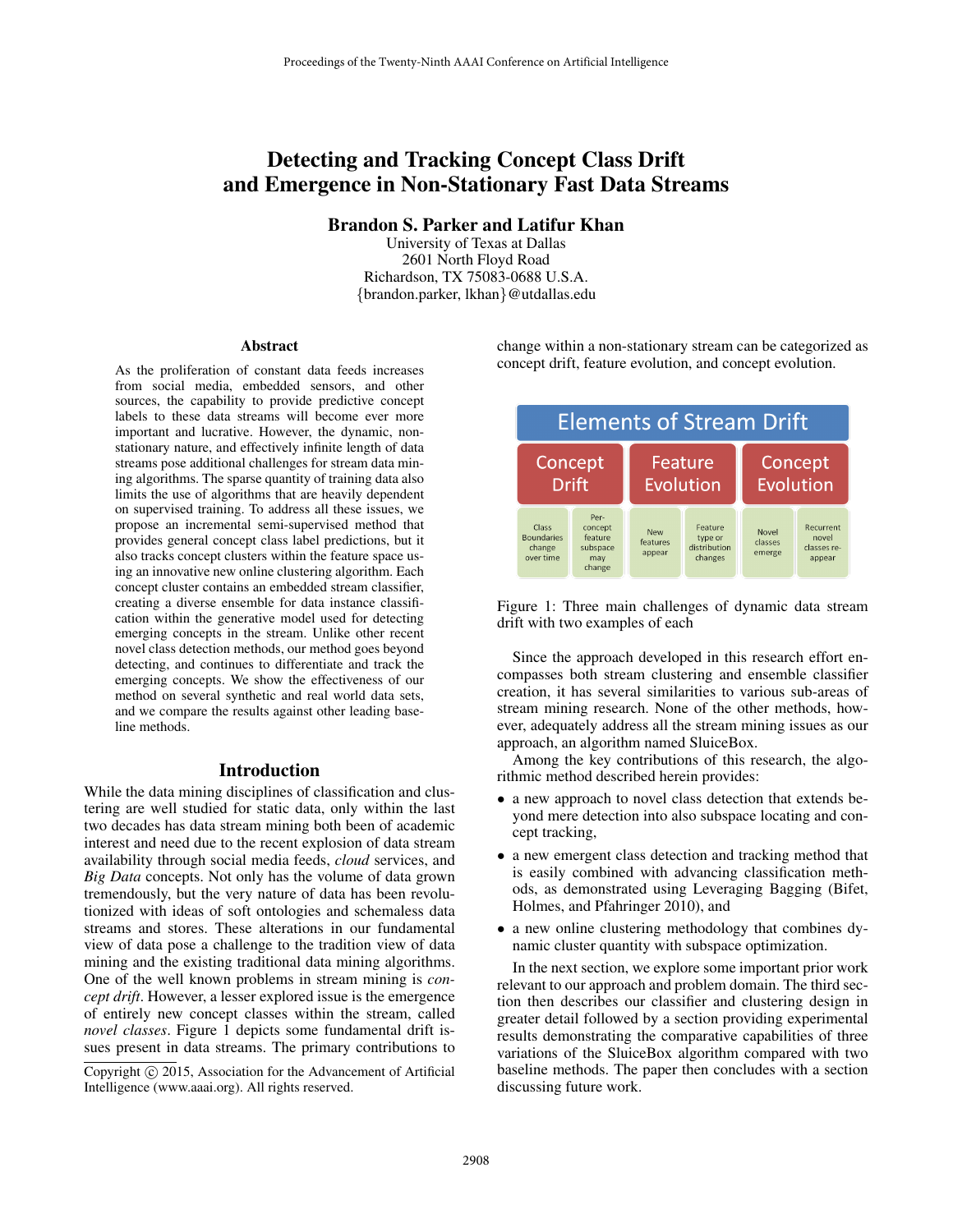## Background and Related Work

The closest works to the SluiceBox method are ECSMiner (Masud et al. 2011) and its feature evolution improvement DXMiner (Masud et al. 2010). In both, the authors address all three core drift issues, but they use simple ensemble voting, handle only pre-normalized continuous-valued features, and retain a homogenized conglomeration of all features in all ensemble model evaluations. (Masud et al. 2011) outlines an approach to use an ensemble of hyper-spheres to capture the decision boundary for classes as the stream is processed. These methods only use continuous-valued features, and normalize these features so that they all range from (0.0,1.0) in the data set as a pre-processing task.

ECSMiner takes a chunk-based approach to stream mining, wherein it caches a segment of the data stream (typically between 500 and 5000 data points), and then predicts the labels and novelty of the data points within that data chunk, and subsequently uses the data chunk to update the classification ensemble model. Prediction of a label for a given test data instance is provided via ensemble voting from the constructed multi-chunk ensemble. Note that the algorithm simply identifies novel instances on a per instance basis, without regard for locating or tracking the novel concepts in the feature space. Within each ensemble member classifier, the decision to identify a data point as a novel concept instance uses the  $qNSC$  identified in (Masud et al. 2011) and (Masud et al. 2010), which measures a combined value of both the separation of the new data point from existing concept classes and the cohesion or local density of nearby outliers.

Our approach differs significantly from ECSMiner and DXMiner in that it uses all potential attributes (numeric and nominal) without pre-normalization, is fully online instead of chunk-based, offers full concept tracking including subspaces and emerging novel clusters, and can be easily paired with other stream classifiers for semi-supervised learning.

Grimson and Stauffer (Stauffer and Grimson 1999) offers an interesting insight into stream mining and novel class detection as well. The focus of (Stauffer and Grimson 1999) is object extraction from motion imagery data, so the overall domain and solution is significantly different than the domain of instance classification and novel class detection in generic data streams, but initial concept of separating background data from foreground data using a Gaussian process can be loosely applied for finding outliers in a data stream. Furthermore, their approach for creating and growing new background models dynamically as the stream progresses is conceptually aligned with our need to create new multidimensional clusters and use them to collect data observations until the new group can be considered a sufficiently large set to declare as a novel concept, or until labeled data is provided. In a similar domain to (Stauffer and Grimson 1999), Zweig et al. in (Zweig, Eshar, and Weinshall 2012) use a tiered discriminative classifier in order to discern novel class objects in imagery.

#### Design

The SluiceBox algorithm uses all incoming data points in an unsupervised fashion to update a collection of sub-



Figure 2: High level flow and call graph for the SluiceBox method with classifier models  $\phi$ , cluster models  $\theta$ , attribute vector  $x$ , label  $y$  and weights  $w$ 

space aware clusters. Unlike traditional K-Means clustering (Hastie, Tibshirani, and Friedman 2009), this clustering method has the ability to vary the number of clusters as necessary, similar to the capability of x-Means (Pelleg and Moore 2000), and can also vary the subspace covered by each cluster, similar to the capabilities of methods described in (Cheng, Fu, and Zhang 1999). For any true supervised training (i.e. labeled) data, the classifier model (notated  $\phi$ ) embedded within each cluster model (notated  $\theta$ ) is trained. For unlabeled (i.e. 'test') data, an imputed label is provided at a drastically reduced training weight in order to provide a minimal *best guess* among the classifiers until true training data arrives. The overall data flow and functional call graph is depicted in Figure 2. The two principle functions are described in pseudo code below.

This formulation of clusters with embedded classifiers can be viewed as an ensemble of learners, diversified by logical separation in the feature space. Therefore, label prediction follows a typical weighted majority voting method, using the distance from the query point to each cluster as the weight applied to each cluster-embedded classifier's prediction.

Algorithm 1 lists the main procedure for the SluiceBox method. The set of clusters persist as Θ, and the number of clusters are bounded by input parameters that provide a minimum  $(K_{min})$  and maximum  $(K_{max})$  limit. The algorithm assumes that an initial warm-up phase provides a relatively small set of contiguous training data to boot strap the model. While the length of this warm-up phase is entirely configurable, the value of 5,000 data points was used as it tended to provided all algorithms under test with the best start up window. Within the warm-up phase, all data instance are used as supervised training data, but after the warm-up phase, the occurrence of training data is modeled by the test harness as a uniform distribution with probability of ground truth being  $P(\epsilon)$ . During the warm-up phase, no metrics were counted against *any* of the algorithms in the experiments reflected later in this paper, since multiple algorithms exhibited the same trait of very low accuracy in the initial segment of the data stream. Lines 2-4 of Algorithm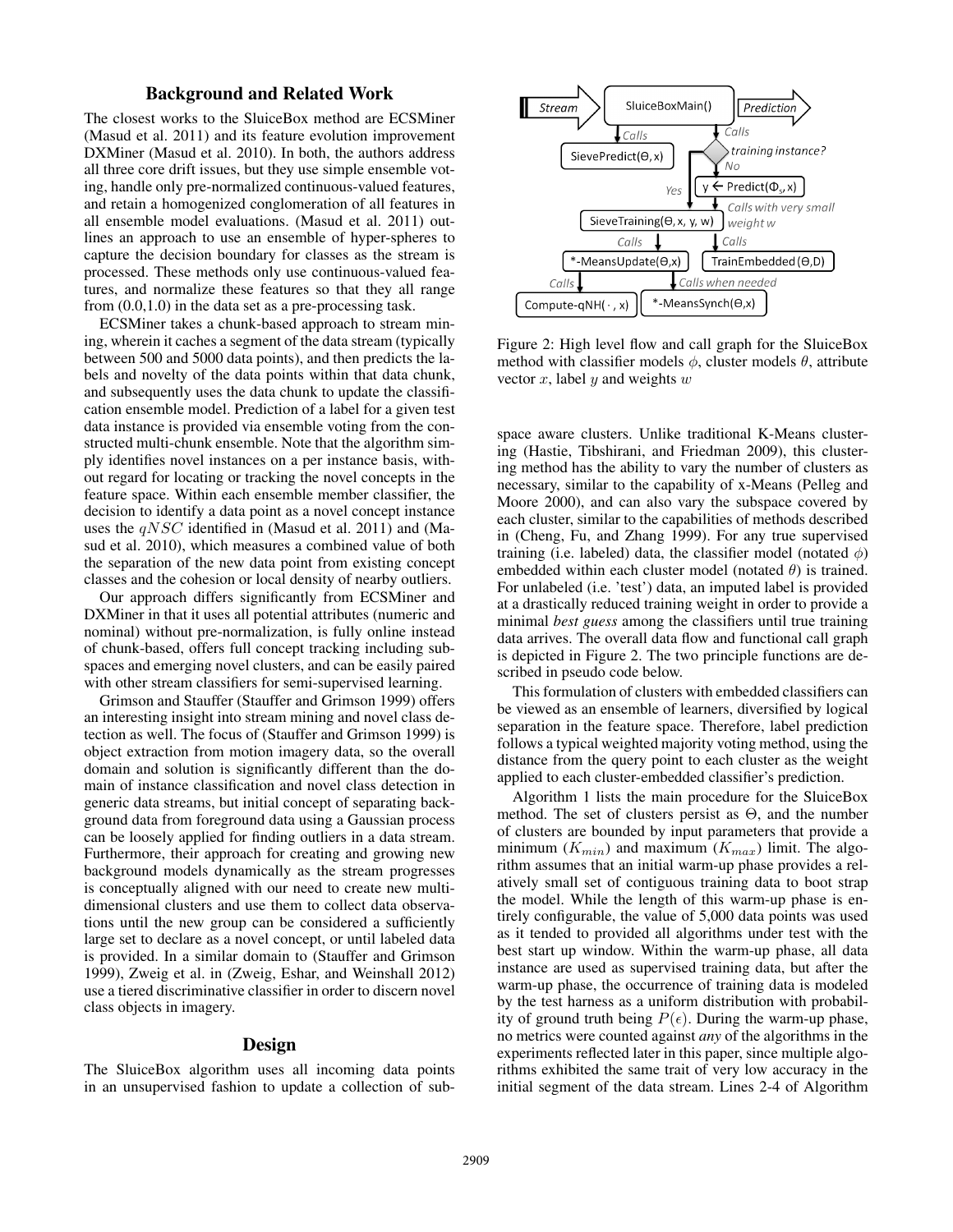#### Algorithm 1 SluiceBox High Level Process

**Require:** Assistant Classifier  $\Phi_s$ Require: Sieve Cluster model Θ Require: Data Stream D **Require:** Training Fraction  $\epsilon$ 1: for all  $x \in D$  do 2: if in warmpup phase then  $\triangleright$  First 5000 data points 3: TRAIN( $\Theta$ , x,  $y(x)$ ,  $\omega$ )<br>4: TRAIN( $\Phi$ <sub>s</sub>, x,  $y(x)$ ,  $\omega$ ) 4: TRAIN( $\Phi_s$ , x,  $y(x)$ ,  $\omega$ )<br>5: **else** else 6: **if**  $x \in D_L$  then  $\triangleright$  Labels appear with  $P(\epsilon)$ 7: SIEVETRAIN( $\Theta$ , x,  $y(x)$ ,  $\omega$ )  $\triangleright$  Algo. 2 8: TRAIN( $\Phi_s$ , x,  $y(x)$ ,  $\omega$ )<br>9: **else** 9: **else**<br>10:  $h_{\Phi} \leftarrow \text{PREDICT}(\Phi_s, \mathbf{x})$ 11:  $h_{\Theta} \leftarrow$  SIEVEPREDICT( $\Theta$ ,x) 12: **if**  $h_{\Theta}$  = Novel **then**<br>13:  $h(x) \leftarrow Novel$  $h(x) \leftarrow Novel$ 14: **else if**  $h_{\Theta}$  == Outlier **then** 15: PUSH $(E, x)$ 16: **else**<br>17:  $h(x) \leftarrow (h_{\Phi} \cdot w_{\Phi}) + (h_{\Theta} \cdot w_{\Theta})$ 18: end if 19: SIEVETRAIN( $\Theta$ , x,  $h_{\Phi}$ ,  $\omega_{SSL}$ )  $\triangleright$  Algo. 2<br>20: **end if** 20: end if<br>  $21$ : end if end if 22: for all  $x \in \Xi$  past their deadline do 23: repeat lines 10-19, except 14-16  $\triangleright$  finalize 24: end for 25: TRAIN( $\Theta_u$ , x,  $h_{\Phi}$ ,  $\omega \leftarrow 1$ ) 26: Report  $h(x)$ 27: end for

1 represent this warm-up phase, where the initial models Θ and  $\Phi_s$  are trained.

Lines 6-8 of Algorithm 1 cover the case when training (i.e., labeled) data does enter the system. Training data is often sparse and latent compared to the unlabeled data instance within the stream. When training data arrives, it is used to train both the cluster model  $\Theta$  (line 7) and the co-training classifier model  $\Phi$ <sub>s</sub> (line 8). The co-training classifier is an optional capability, and the experimental results shown later depict variations of SluiceBox with and without using  $\Phi_s$ .

Lines 10-19 of Algorithm 1 are the main thrust of the process, wherein data points enter the system, obtain a predicted label, and are immediately used for unsupervised training. Specifically, we obtain two hypotheses in lines 10-11 from the ensemble of classifiers embedded in the cluster model  $\Theta$  and the co-training mode  $\Phi_s$  respectively. If the cluster model Θ predicts (lines 12-13) that the data point is a member of a novel class (that is, lands in a cluster with no trained labels), then the prediction for the query point  $x$  is finalized as a novel class and given a serial identifier pertaining to the novel concept cluster to which it most likely belongs. Note that, unlike ECSMiner and related methods, the declaration of novelty is cluster-based, which provides additional feature-space location and tracking of the novel concepts within the model. If the query point lands in a labeled concept cluster within the cluster model  $\Theta$ , then the combined weighted vote of  $\Theta$  and  $\Phi_s$  are used as the final



Figure 3: SluiceBox Modeling Structure

prediction label for x (line 17). The weights  $w_{\Theta}$  and  $w_{\Phi}$  are configurable such that a balance can be achieved between them as needed. As demonstrated in the experimental results shown later, SluiceBox is extremely adept at detecting and tracking emerging concept classes, but performs only moderately well in overall prediction accuracy of known labels. The inclusion and usage of the  $\Phi_s$  model is specifically to mitigate this and enhance the general prediction accuracy of the method. From another viewpoint, this architecture allows SluiceBox to be used in conjunction with any other strong classifier such that the novel class discovery can be relegated to SluiceBox, effectively providing a fast snap-on enhancement to existing classification methods that would be represented by  $\Phi_s$ .

Even if  $\Phi_s$  is not used in the final prediction (by setting  $w_{\Phi} \leftarrow 0$ , the predicted label for x is used with a very small weight  $\omega_{SSL}$  (e.g. 0.001) as shown in line 19 in order to provide the cluster-embedded ensemble a reasonable hypothesis basis in the presence of sparse training information. Note that when an actual training instance enters the system, the training weight of 1.0 (line 7) would quickly overpower and correct the semi-supervised training weights provided by  $\Phi_s$ to the cluster-embedded ensemble members.

The final case of the unsupervised training block is depicted in lines 14-15, where the query data point is found not to be a likely member of any current cluster. In this case, the query instance  $x$  is placed on to a very short delay queue of size  $\delta$  (where typically  $5 \leq \delta \leq 50$ ). More technically, the data point  $x$  is placed on the queue with a deadline of  $\delta$  future instance counts. In other words, the hypothesis for x must be finalized after exactly  $\delta$  more data points have entered the system, regardless of other conditions or events.

## **Clustering**

Algorithm 2 illustrates how the clustering model is incrementally updated as new data instances arrive. The overall classifier and cluster model is illustrated in Figure 3. Lines 2-5 take care of maintaining the limited data queue/cache (typically set to 2,000 instances). Line 6 then retrieves the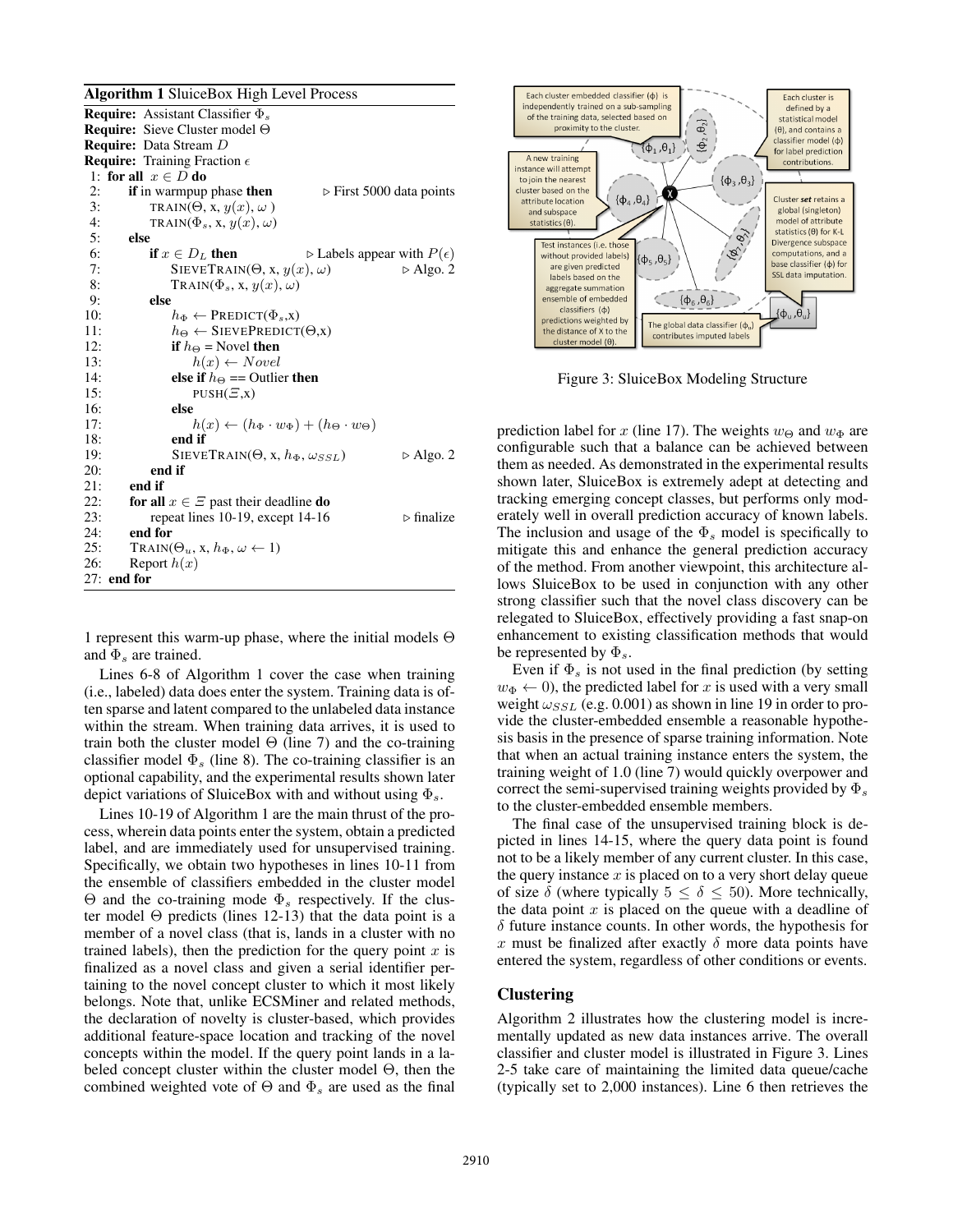Algorithm 2 SluiceBox AnyMeans Live Update Function

**Require:** Instance Cache  $D^{\dagger}$ **Require:** Max Cluster Limit  $K_{max}$ **Require:** Learning Rate  $\lambda$ Require: Minimum Cluster Size q 1: function SIEVETRAIN(ClusterModel Θ, Instance x) 2:  $\text{PUSH}(D^{\tau},x)$ 3: if  $size(D^{\tau}) > \tau$  then 4: REMOVELAST $(D^{\tau})$ 5: end if 6:  $c_{min} \leftarrow$  FINDNEARESTCLUSTER( $\Theta$ , x) 7: for all  $c \in \Theta$  do 8:  $w_c \leftarrow w_c \times \lambda$ <br>9: **if**  $c == c_{min} 1$ 9: **if**  $c = c_{min}$  **then**<br>10:  $w_c \leftarrow w_c + (1$  $w_c \leftarrow w_c + (1 - \lambda)$ 11: end if 12: **end for**<br>13:  $dist \leftarrow$  $\label{eq:dist} dist \gets \text{DISTANCE}(c_{min},\!x)$ 14: if  $dist <$  GETRADIUS $(c_{min})$  then 15: ASSOCIATE $(c_{min}, x)$ 16: RECOMPUTESTATISTICS $(c_{min})$ 17: **else**  $\triangleright$  Check for novel concept cluster emergence 18:  $qNH_{min} \leftarrow \text{COMPUTEQNH}(c_{min}, x)$ <br>19:  $qNH_{out} \leftarrow \text{COMPUTEONH}(\Xi, x)$  $qNH_{out} \leftarrow \text{COMPUTEQNH}(\Xi, x)$ 20:  $qNSC \leftarrow \frac{qNH_{min} - \tilde{q}NH_{out}}{Max(qNH_{min}, qNH_{out})}$ 21: if  $qNSC > 0$  then 22:  $c_{new} \leftarrow \text{CREATENEWCLUSTER}(x)$ 23: **if**  $|\Theta| > K_{max}$  then 24: REMOVESMALLESTWEIGHT(Θ) 25: end if 26:  $\Theta \leftarrow \Theta \cup c_{new}$ 27: end if 28: **end if**  $29$  **if** resv if resynch timer expired then 30: ANYMEANSSYNCH( $\Theta, D^{\tau}$ ) 31: TRAINEMBEDDEDLEARNERS $(\Phi, D^{\tau})$ 32: end if 33: end function

cluster nearest to the new data instance  $x$  from the cluster model Θ.

Lines 7-13 of Algorithm 2 provides a reinforcement learning based relevance management. Here, every cluster's relevance is reduced by multiplying the current relevance value  $w_c$  by the decay (or learning) factor  $\lambda$  in line 8. The one cluster most likely to contain the new data instance, however, is then given a boost to its weight by adding  $(1 - \lambda)$  in line 10. Line 12 then stores the new weight. These weights should not be confused with the weights used for prediction discussed earlier, as the prediction weighting is based solely on the distance from the query point to the cluster. These cluster weights are used internally to determine which cluster is the *weakest* and thus will be sacrificed in order to make room for a new emerging cluster under the appropriate conditions, which is explained momentarily.

Line 13 captures the distance between the nearest cluster and the new data instance  $x$ . If the data instance is a likely member of the nearest cluster, then it is added to the cluster, and the cluster statistics are recomputed (lines 15-16). Otherwise, the new data point is considered an outlier, and a subprocess determines whether there are sufficient conditions to

|                    |       | Classes | Features |     | # of    |  |
|--------------------|-------|---------|----------|-----|---------|--|
| DataSet            | Total | Active  | Num      | Nom | Records |  |
| <b>IRND5M</b>      | 100   |         | 10       |     | 5000000 |  |
| KDD99              | 23    |         | 34       |     | 4898431 |  |
| PAMAP <sub>2</sub> |       |         | 53       |     | 2872533 |  |
| EC.                |       |         | 54       |     | 500000  |  |

Table 1: Data Sets Characteristics

create a new cluster representing an emerging concept cluster. Note that a *new* cluster is not necessarily a *novel* concept cluster, in that rapid concept drift or other feature evolution changes could cause an existing concept to present another centroid or dense region in the feature space. The new cluster is only considered a novel cluster if it does not end up with any labeled training data assigned to it.

Lines 18-26 handle the potential emergence of a new cluster, and its addition to the cluster model Θ. Lines 18 and 19 find the  $qNH$  neighborhoods exactly the same as discussed in (Masud et al. 2011), but used here to determine when to create a new cluster. If, as depicted in line 21, the  $qNSC$  value is positive (i.e. greater than zero), then a sufficient number of outlier data points have a sufficient density as compared to the data points in the nearest cluster, and the outlier points are sufficiently separated from the known clusters (as established by the *else* condition in line 17 from line 14). In this case, a new cluster is created containing the new data instance and the outlier points that fell within the q-Neighborhood ( $qNH_{out}$ ) that was discovered.

If the maximum number of clusters already exists, as checked in line 23, then the weakest cluster currently within the cluster model set  $\Theta$  is removed in line 24, after which the new cluster can be safely added in line 26. Note that the selection of the cluster with the smallest weight utilizes the weighting of the clusters that is established in lines 8-12, such that the removed cluster is likely an older cluster which has not been updated in some time.

Finally, lines 29-32 handle the case where periodic resynchronization is configured, and the resynchronization frequency timeout has occurred. The *TrainEmbeddedLearners* procedure follows the online training function native to the embedded classifier (e.g., Naive Bayes).

Once at the conclusion of the warm-up phase (first 5,000 training points), and then subsequently on a periodic (if configured) basis, the \*-Means ("*any*-Means") clustering algorithm batch-oriented process is invoked. While the incremental processing function described above is sufficient to *maintain* the clustering under moderate streaming data conditions, the resynchronization process is used to initially establish (and periodically re-establish) the clustering model more aggressively and following an iterative expectation-maximization (E-M) methodology (Hastie, Tibshirani, and Friedman 2009), (Mitchell 1997), (Russell and Norvig 2003). Compared to the typical depiction of the E-M algorithm, this process is more complex as it contains three separate maximization sub-steps, separated by incremental expectation estimation steps.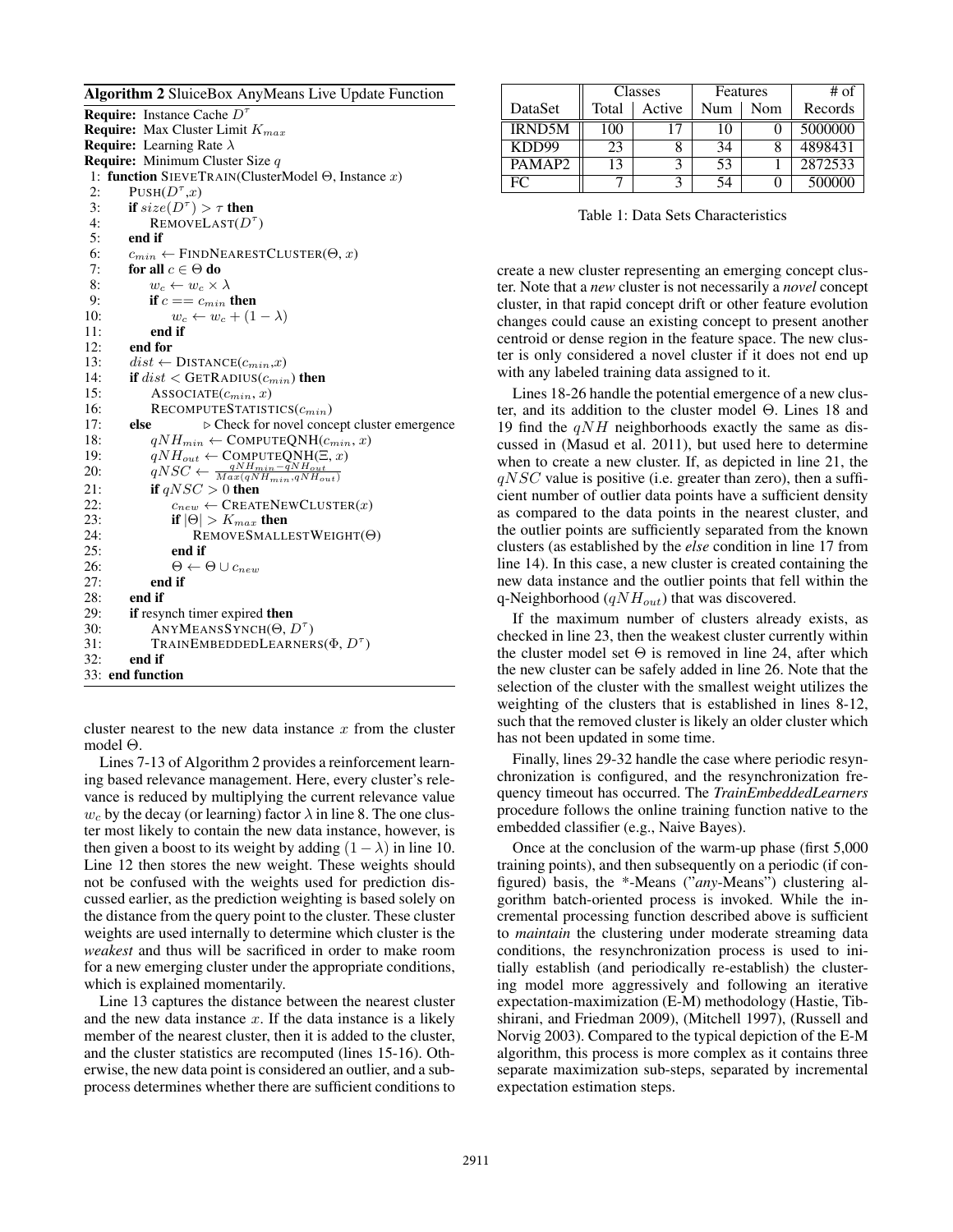| DataSet              | <b>ECSMiner</b> | LB    | <b>SB</b> | <b>SBLB</b> | <b>SBStrm</b> |
|----------------------|-----------------|-------|-----------|-------------|---------------|
| FC@0.001             | 48.09           | 60.19 | 29.29     | 26.83       | 21.92         |
| $\overline{FC@}0.05$ | 38.03           | 89.39 | 67.33     | 73.99       | 49.89         |
| FC@0.1               | 47.52           | 91.23 | 71.30     | 79.93       | 54.14         |
| FC@0.25              | 56.52           | 92.36 | 75.73     | 83.82       | 59.14         |
| FC@1.0               | 65.96           | 93.34 | 77.35     | 87.20       | 63.67         |
| IRND5M@0.001         | 10.86           | 47.59 | 78.62     | 83.84       | 80.99         |
| IRND5M@0.05          | 30.18           | 84.36 | 42.49     | 66.55       | 34.91         |
| IRND5M@0.1           | 41.51           | 85.91 | 44.15     | 78.22       | 38.43         |
| IRND5M@0.25          | 56.87           | 87.50 | 44.93     | 84.25       | 40.44         |
| IRND5M@1.0           | 68.44           | 89.17 | 45.35     | 87.95       | 42.08         |
| KDD99@0.001          | 19.91           | 97.41 | 51.51     | 95.41       | 42.68         |
| KDD99@0.05           | 67.83           | 99.18 | 94.25     | 97.99       | 78.38         |
| KDD99@0.1            | 75.86           | 99.31 | 95.70     | 98.28       | 80.37         |
| KDD99@0.25           | 87.04           | 98.55 | 96.32     | 97.61       | 82.69         |
| KDD99@1.0            | 94.28           | 98.41 | 96.66     | 97.69       | 85.03         |
| PAMAP2@0.001         | 27.55           | 63.97 | 38.95     | 61.30       | 30.88         |
| PAMAP2@0.05          | 7.01            | 74.96 | 40.19     | 62.04       | 47.27         |
| PAMAP2@0.1           | 3.95            | 77.31 | 44.35     | 64.97       | 39.87         |
| PAMAP2@0.25          | 10.37           | 80.28 | 49.32     | 69.14       | 30.67         |
| PAMAP2@1.0           | 52.27           | 82.02 | 54.09     | 73.01       | 19.27         |
| Rank Avg             | 4.40            | 1.15  | 3.15      | 2.05        | 4.25          |

Table 2: Experimental Classifier Accuracy Results showing algorithm comparison for different data sets (Higher values are better).

## Empirical Results

In order to test the methods described herein, we leveraged the MOA framework (Kranen et al. 2012) and tested against the implemented ECSMiner (ECSM) (Masud et al. 2011) and LeveragingBagging (LB) (Bifet, Holmes, and Pfahringer 2010) algorithms. We then tested three variations of our SluiceBox method. The first, notated as *SB*, is the SluiceBox method with a resynchronization occurring every 20,000 data points and the semi-supervised advisor algorithm contributing with a training weight of only 1/1000. The second variation, noted as *SBLB* uses the Leveraging Bagging (LB) algorithm as the semi-supervised advisor algorithm with a training weight contribution of 1/1000 and a final prediction vote weight equal to the cluster ensemble vote. Finally, the variation notated as *SBStrm* is like the *SB* variation, but *without* any resynchronization (i.e. pure online method). For all variations of our method, a data cache size of 2,000 data points, a retry queue size of 5, and a maximum cluster limit of 75 were used. Due to the variation in the scores down the table, the average score is only moderately useful, so an additional summary metric, *Average Row Rank*, is also provided, indicating the average ranking of each algorithm for each data set row, where a rank of 1 indicated the algorithm is the *best* for the row.

We utilized three baseline real world data sets: PAMAP2 (Anguita et al. 2012), Forest Cover (FC)(Bache and Lichman 2013), and KDD Cup '99, from the UCI repository (Bache and Lichman 2013). We also used two synthetic data sets using a newer *Induced Random Non-Stationary Data* generator plug-in created for MOA. The characteristics of these data sets are depicted in Table 1, with number of class labels that occur in each data set (as Total) and the maximum number of concurrent labels (as Active) in a 5000-point sample window. When the warmup phase contains the maxi-

mum number of concurrent active labels, the PAMAP2 has 10 novel classes, but IRND5M has 83 novel classes, providing a better evaluation set for the algorithms. In the reported results, we vary the quantity of training data (i.e. training fraction) for each data set, notated as a suffix to the data set abbreviation indicating the decimal fraction of labeled data used. The SluiceBox and ECSMiner methods are generative methods - a necessary condition for novel class detection. The Leveraging Bagging method, however, is a discriminative model using decision trees. As noted in (Lasserre and Bishop 2007), discriminative models tend to find larger decision margins and perform better with adequate date, whereas generative models will have the potential for higher accuracy when labeled data is not as prevalent. When true training data is sparse (as indicated by the decimal value following the '@' sign on each data set), the number of cohesive unlabeled concept clusters increases proportional to the labeled concept clusters, providing the novel class detection portion of the method a greater opportunity to contribute to overall accuracy. This is also the cause of the accuracy increase for the IRND5M data set with @0.001 in our method —the larger abundance of new labels in the stream and our method can detect all the novel class instances (i.e., low FNR for @0.001 in Table 3). The drop in accuracy with increasing ground truth prevalence is due to the fact that generative models are less effective with existing class instance classification and fewer number of novel class instances will be present and detected in the stream.

We report two categories of results below. First is the overall accuracy of the classifiers with regard to predicting the correct label (or correctly predicting novelty). The results are shown in Table 2. Note that the Leveraging Bagging (LB) (Bifet, Holmes, and Pfahringer 2010) method is quite accurate overall. However, in the presence of more novel class emergence and low training data quantity, as seen in the first IRND5M line, the SluiceBox method boost the accuracy of leverage bagging (see the SBLB column) where alone Leverage Bagging experiences high error. Compared to the capability comparable ECSMiner, all of the Sluice-Box variations achieve higher accuracy ratings and a better overall average ranking. Observe that overall the SBLB column demonstrates a positive symbiotic relationship effectively using the strengths of the LB and SB methods as appropriate to the data. The second result set, Table 3 focuses strictly on the False Positive Rate (FPR) and False Negative Rate (FNR) of novel class detection, not label accuracy. Obviously the Leveraging Bagging algorithm will never predict a novel class, so it would have a perfect FPR, and likewise a 100% FNR. The *SBStrm* variation, despite its lower overall accuracy, does the best at the novel class detection (best FNR). Looking at the column summary row at the bottom, the ECSM provides a lower false positive rate, but a significantly worse false negative rate (i.e. it misses true novel concepts) compared to the SBStream variation.

## Conclusion

The presented methodology demonstrates an improved approach to handling concept evolution and novel class emergence found in data streams, as demonstrated the theoretical